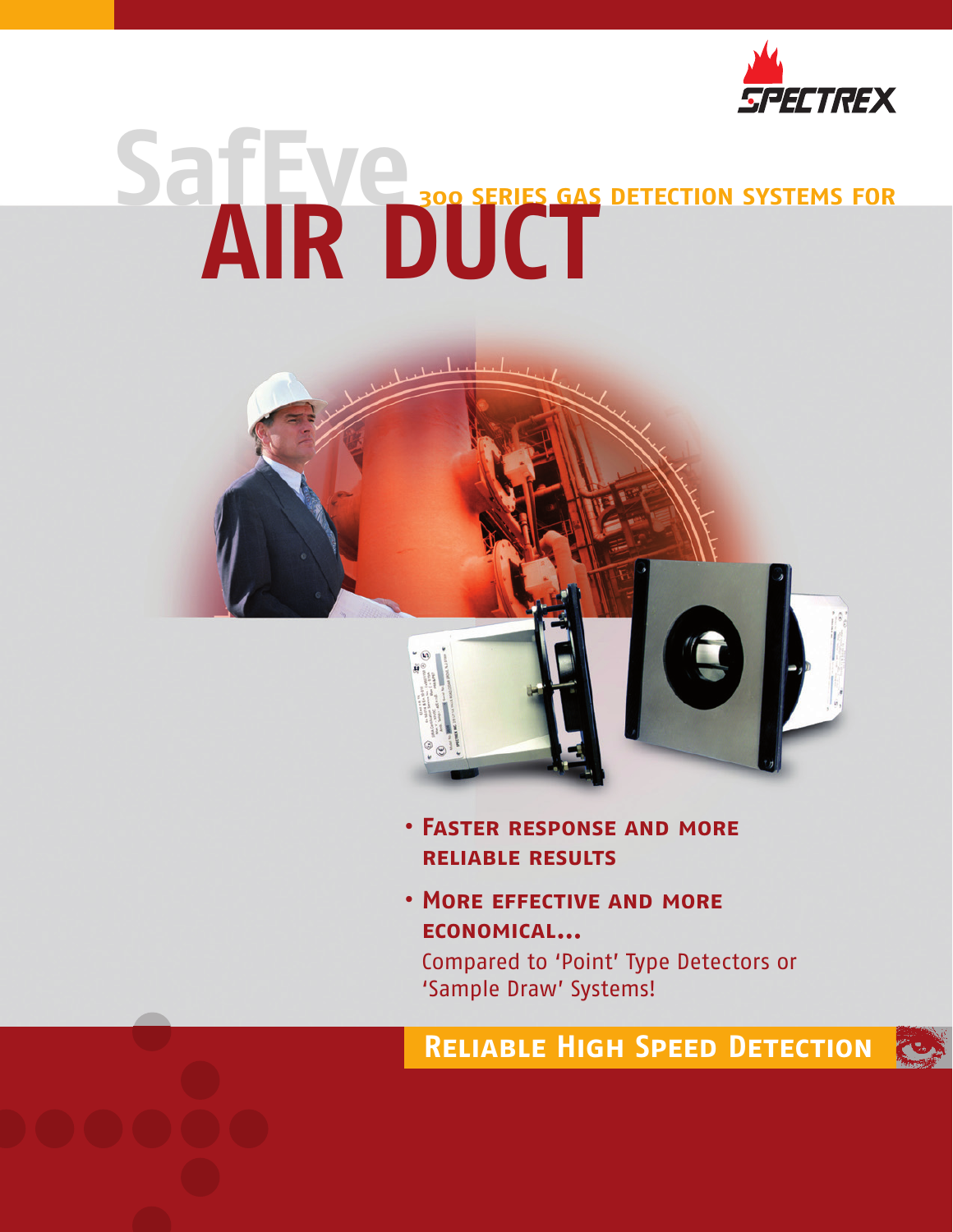# **Main Features**



# **High Sensitivity**

- Alarm up to 0.5 LEL.m
- 5 times more sensitive than the normal Open Path equipment

# **Fast Response**

- Fast response time of 2 seconds
- 5 to 10 times faster than the commonly used Open Path detector and 20-50 times faster than the Point Detector.

### **Low Maintenance**

High reliability, simple installation, alignment and maintenance, equipment not subject to poisoning.

# **Proven Technology**

Used in air ducts on FPSO's and offshore rigs for British Petroleum (BP), Shell and ABB Lummus for turbines, air intakes, etc.

### **Harsh Environment**

Specially designed to perform under extreme conditions such as high-speed airflows, high temperatures (up to 158˚F (70˚C)), humidity and corrosive gases, where point detectors may not be effective.

### **Standard Interface Options**

Standard 4-20 mA outputs or RS-485 output to allow networking (up to 64 detectors) to a central monitoring/PC system.

This feature also enables easy maintenance, local and remote diagnostic tools.

SafEye 300 Duct Open Path Detectors were specially designed and are widely used to monitor and alarm against ingress of hazardous gas concentrations into air intakes of turbine engines and HVAC air ducts. Formation and migration of gas clouds and their possible penetration into safe places, control rooms, turbine engines, etc. is a substantial risk that needs to be addressed.

Users, designers and safety and operational engineers are increasingly required to provide for adequate and fast detection and alarm to protect these hazards.

For duct applications, over a small path across an air inlet, the system is designed to respond with a very high sensitivity, full scale of 1 LEL.m for 2-6.6 ft. (0.6-2 m) wide inlet and full scale of 2.5 LEL.m for 6.6-23 ft. (2-7 m) wide inlet.

The SafEye 300 Duct system, due to its special optics design, provides for a misalignment tolerance of 2° in all directions and is protected against false gas reading and alarms which are caused by partial obscuration and blocking, misalignment, vibration, flexing or tilts.

Each SafEye unit is factory calibrated in a temperature cycle run at the entire operating temperature range. The temperature compensating mechanism allows correct operation in changing and extreme temperatures while maintaining the system's accuracy. Its internal microprocessor will automatically compensate for low signals with its internal Automatic Gain Control (AGC).

The SafEye 300 Duct system can be factory calibrated to gas mixtures that are associated with offshore production and processing and onshore installations.

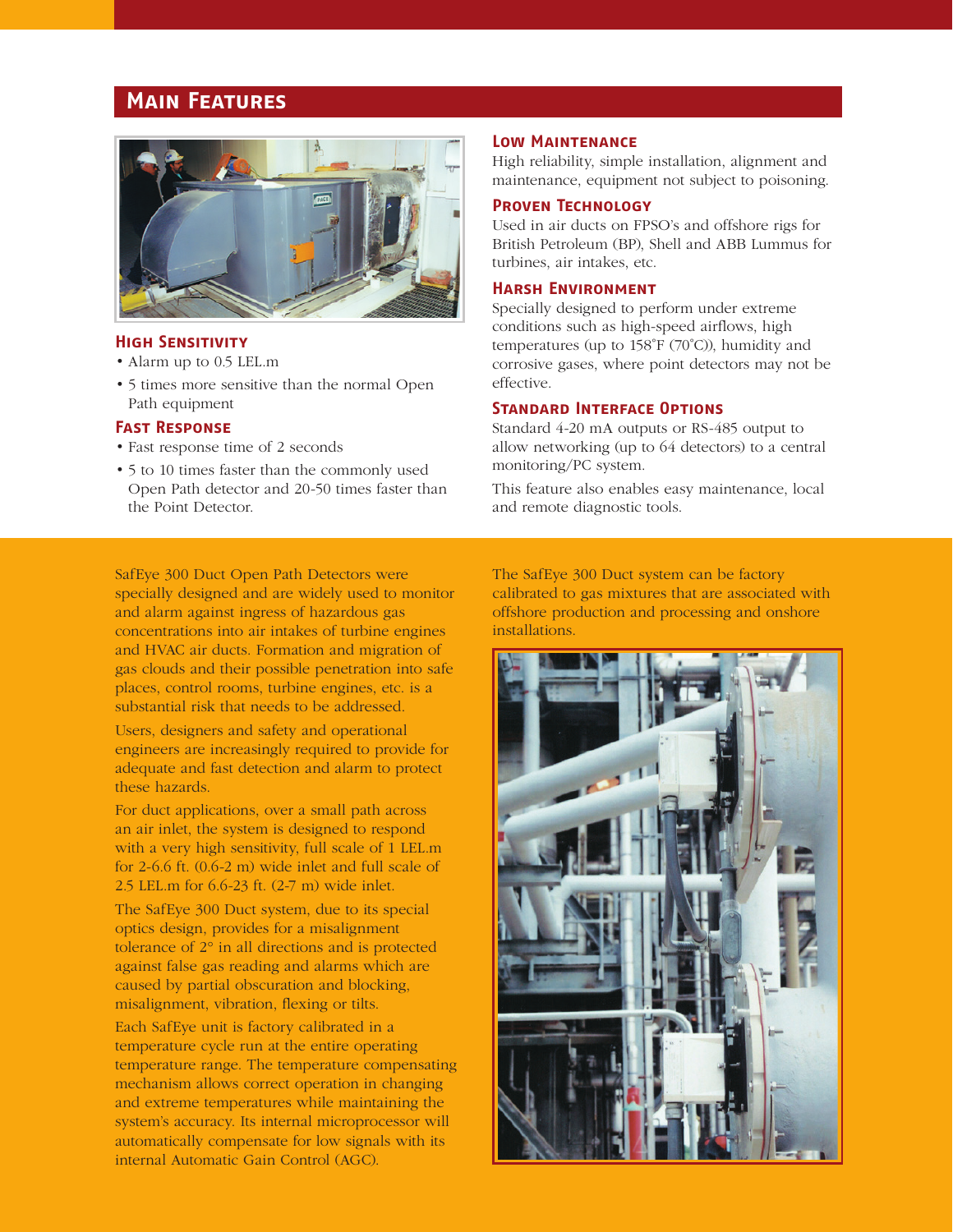# **General Specifications**

| <b>Detected Gases</b>                          | Simultaneous detection of C1-C8 flammable gases                                                                                      |                                                          |                                                                                                                                      |                                                                 |
|------------------------------------------------|--------------------------------------------------------------------------------------------------------------------------------------|----------------------------------------------------------|--------------------------------------------------------------------------------------------------------------------------------------|-----------------------------------------------------------------|
| <b>Detection Range</b><br>and Response Time    | Model<br>Distance<br>Response Time                                                                                                   |                                                          | 301<br>2-11.5ft (0.6-3.5m)<br>2 sec.                                                                                                 | 302<br>9.9-49.5ft (3-15m)<br>5 sec.                             |
| <b>Immunity to False Alarm</b>                 | Not influenced by solar radiation, hydrocarbon flames, other external<br>IR radiation sources, high airflows and high loaded streams |                                                          |                                                                                                                                      |                                                                 |
| <b>Spectral Response</b>                       | $3.0 - 4.0 \mu m$                                                                                                                    |                                                          |                                                                                                                                      |                                                                 |
| <b>Sensitivity Range</b>                       | 0-2.5 LEL.m Standard; 0-1 LEL.m by dip-switch setting                                                                                |                                                          |                                                                                                                                      |                                                                 |
| <b>Misalignment Tolerance</b>                  | $\pm 2^{\circ}$                                                                                                                      |                                                          |                                                                                                                                      |                                                                 |
| <b>Drift</b>                                   | Long-term $\pm 5\%$ of full scale                                                                                                    |                                                          |                                                                                                                                      |                                                                 |
| <b>Temperature Range</b>                       | -40°F (-40°C) to 158°F (70°C)                                                                                                        |                                                          |                                                                                                                                      |                                                                 |
| <b>ELECTRICAL SPECIFICATIONS</b>               |                                                                                                                                      |                                                          |                                                                                                                                      |                                                                 |
| <b>Power Supply</b>                            | 24 VDC (18-32 VDC)                                                                                                                   |                                                          |                                                                                                                                      |                                                                 |
| <b>Power Consumption</b>                       | Detector:<br>Source:                                                                                                                 |                                                          | 150mA @ 24 VDC (200 mA Peak)<br>100mA @ 24 VDC (220 mA Peak)                                                                         |                                                                 |
| <b>Electrical Connection</b>                   | $2 \times 3/4$ " - 14NPT conduits or $2 \times M25 \times 1.5$ mm ISO                                                                |                                                          |                                                                                                                                      |                                                                 |
| <b>Electrical Input Protection</b>             | According to MIL-STD-1275B                                                                                                           |                                                          |                                                                                                                                      |                                                                 |
| <b>Electromagnetic Compatibility</b>           | EMI/RFI protected CE Marked                                                                                                          |                                                          |                                                                                                                                      |                                                                 |
| <b>OUTPUTS</b>                                 |                                                                                                                                      |                                                          |                                                                                                                                      |                                                                 |
| $0-20mA$<br>Sink (source option) configuration | Maximum load<br>$4-20mA$<br>4mA<br>2mA<br>1 <sub>m</sub> A<br>0 <sub>mA</sub>                                                        |                                                          | $600Ω$ at 18-32V DC<br>Gas reading<br>Normal, zero reading<br>Obscuration/misalignment /beam block<br>Zero calibration mode<br>Fault |                                                                 |
| <b>HART Protocol</b>                           | HART communications on the 0-20mA analog current (FSK) - used for<br>maintenance, configuration changes and asset management         |                                                          |                                                                                                                                      |                                                                 |
| <b>RS-485</b>                                  | The RS-485 input/output provides complete data information to a PC<br>and receives control commands from the PC or handheld unit     |                                                          |                                                                                                                                      |                                                                 |
| <b>Relays</b>                                  | Alarm<br>Accessory<br>Fault                                                                                                          | <b>Type</b><br><b>SPDT</b><br><b>SPST</b><br><b>SPST</b> | Normal Position<br>NO, NC<br>Open<br>Closed                                                                                          | Maximum Ratings<br>2A at 30V DC<br>5A at 30V DC<br>5A at 30V DC |
| <b>MECHANICAL SPECIFICATIONS</b>               |                                                                                                                                      |                                                          |                                                                                                                                      |                                                                 |

| <b>Dimensions</b>              |                        | 5.2" (132mm) x 5.2" (132mm) x max. 4.7" (120mm)                                                                                                                                    |  |  |
|--------------------------------|------------------------|------------------------------------------------------------------------------------------------------------------------------------------------------------------------------------|--|--|
| Weight                         | Al. Encl.<br>St. Encl. | Detector: max $8.7$ lb $(3.7 \text{ kg})$ Source: max $8.58$ lb $(3.9 \text{ kg})$<br>Detector: max 13.4 lb (6.1 kg) Source: max 13.84 lb (6.3 kg)                                 |  |  |
| <b>Mechanical Design</b>       |                        | The standard detector housing is heavy-duty, copper-free (less than 1%)<br>aluminum. The housing is finished in white epoxy enamel and is also<br>available in 316 Stainless Steel |  |  |
| <b>Environmental Standards</b> |                        | Meets MIL-STD-810C for Humidity, Salt & Fog, Vibration, Mechanical<br>shock, High Temp, Low Temp                                                                                   |  |  |
| Water and Dust Tight           |                        | IP66 and 67 per EN60529<br><b>NEMA 250 6P</b>                                                                                                                                      |  |  |

# **Hazardous Area Approvals**

| Class I, Division 1, Groups B, C and D, Dust Ignition proof for Class II,<br>Division 1, Groups E, F and G.<br>Performance per Class no. 6325 |
|-----------------------------------------------------------------------------------------------------------------------------------------------|
|                                                                                                                                               |
|                                                                                                                                               |